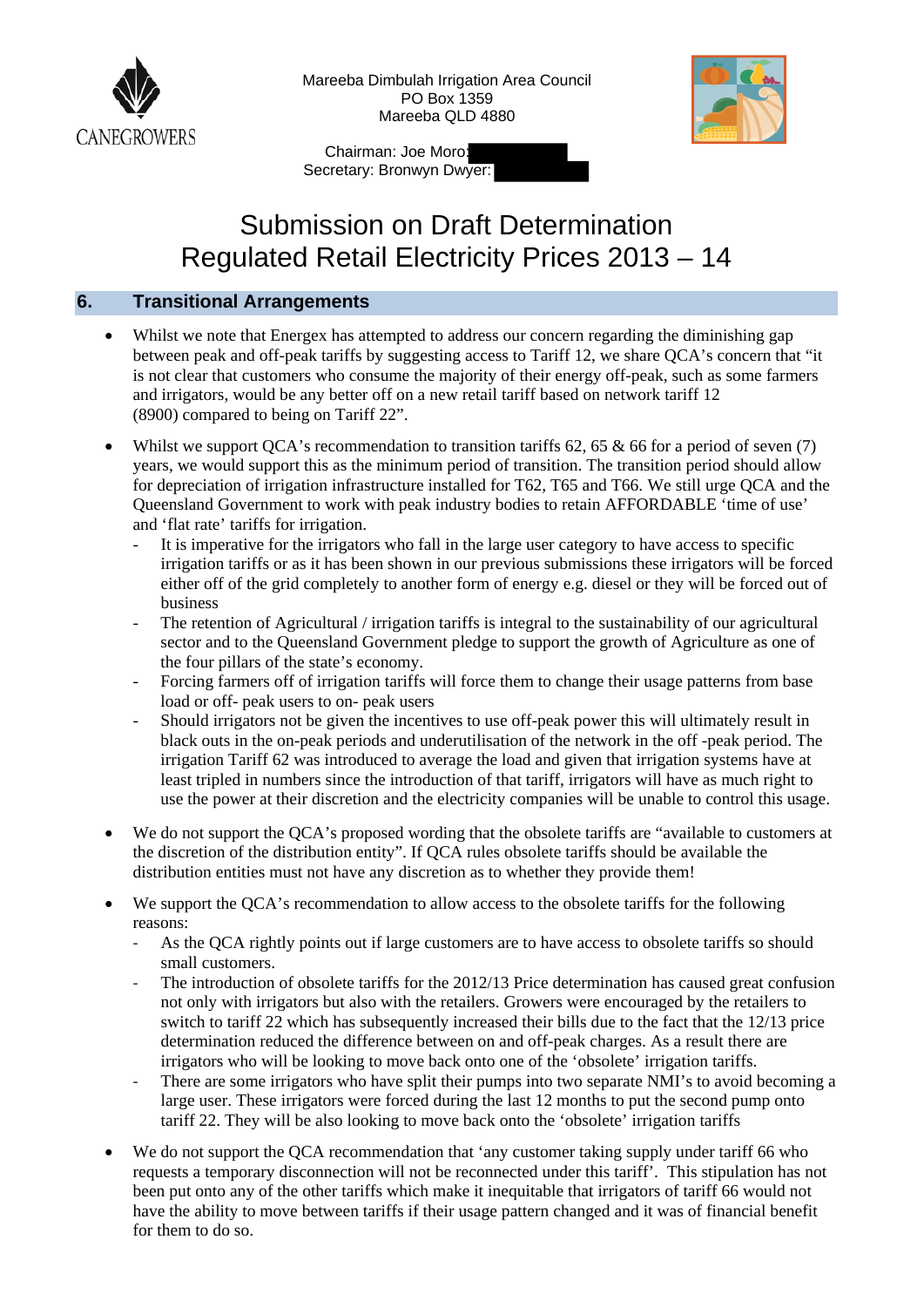## **7.3 Underlying Cost Drivers**

- The introduction of the Governments Solar Rebate Scheme and the push to be more energy efficient has driven down consumption which in turn has driven up the network costs.
- With electricity prices for irrigators rising 17.5% in one year we will soon start to see a reduction in electricity usage in the agricultural sector through either the scaling back of production or removal of pumps from the grid.
- Without incentives for customers to stay on the network, the infrastructure will continue to be underutilised and prices will continue to escalate.
- The AER has set a Rate of Return of around 9.5% for Powerlink, Ergon & Energex. Not only is this over-inflated but it means that there is no incentive for these companies to cut costs and run their businesses more efficiently.

## **Proposed 2013/14 Price Increase for Irrigation Electricity Tariffs**

- Irrigators have already had to absorb a 90% increase in electricity prices over the last seven (7) years. As highlighted in the case studies included in our previous submission irrigators are not going to be able to sustain increases such as the 17.5% which is being recommended for Tariffs 62 & 66. In dollar terms this 17.5% increase will add an extra \$5,000 - \$10,000 to irrigator's electricity bills (see examples of price increases using grower's actually electricity data below). This will significantly impact irrigator's bottom lines as they have no ability to pass this cost on.
- Compounding electricity price increases of this magnitude will make the State government's vision to double food production impossible. Unless the State Government does something about the escalating electricity and water prices the agricultural section will in fact retract.

| Tariff 66 with 90kw Pump |                  |
|--------------------------|------------------|
|                          | <b>KWh Total</b> |
| Total                    | 271259           |
| Percentage use           | 100%             |
| Average KWh per day      | 741.14           |
| Average KWh per year     | 270517.86        |
| Total Price for 2013     | \$44,131.27      |
| Total Price for 2014     | \$51,853.88      |
| Total \$ Increase        | 7,722.60         |

Examples of Electricity Price Increase under QCA proposed increase for 2013/14

#### **Tariff 66 with 147.5kw Pump**

**Tariff 66 with 90kw Pump**

|                      | <b>KWh Total</b> |
|----------------------|------------------|
| Total                | 254288           |
| Percentage use       | 100%             |
| Average KWh per day  | 696.68           |
| Average KWh per year | 254288.00        |
| Total Price for 2013 | \$46,386.18      |
| Total Price for 2014 | \$54,503.44      |
| Total \$ Increase    | 8,117.26         |

#### **Tariff 66 with 168kw Pump**

|                      | <b>KWh Total</b> |
|----------------------|------------------|
| <b>Total</b>         | 114170           |
| Percentage use       | 100%             |
| Average KWh per day  | 312.79           |
| Average KWh per year | 114170.00        |
| Total Price for 2013 | \$28,932.80      |
| Total Price for 2014 | \$33,995.93      |
| Total \$ Increase    | 5,063.14         |